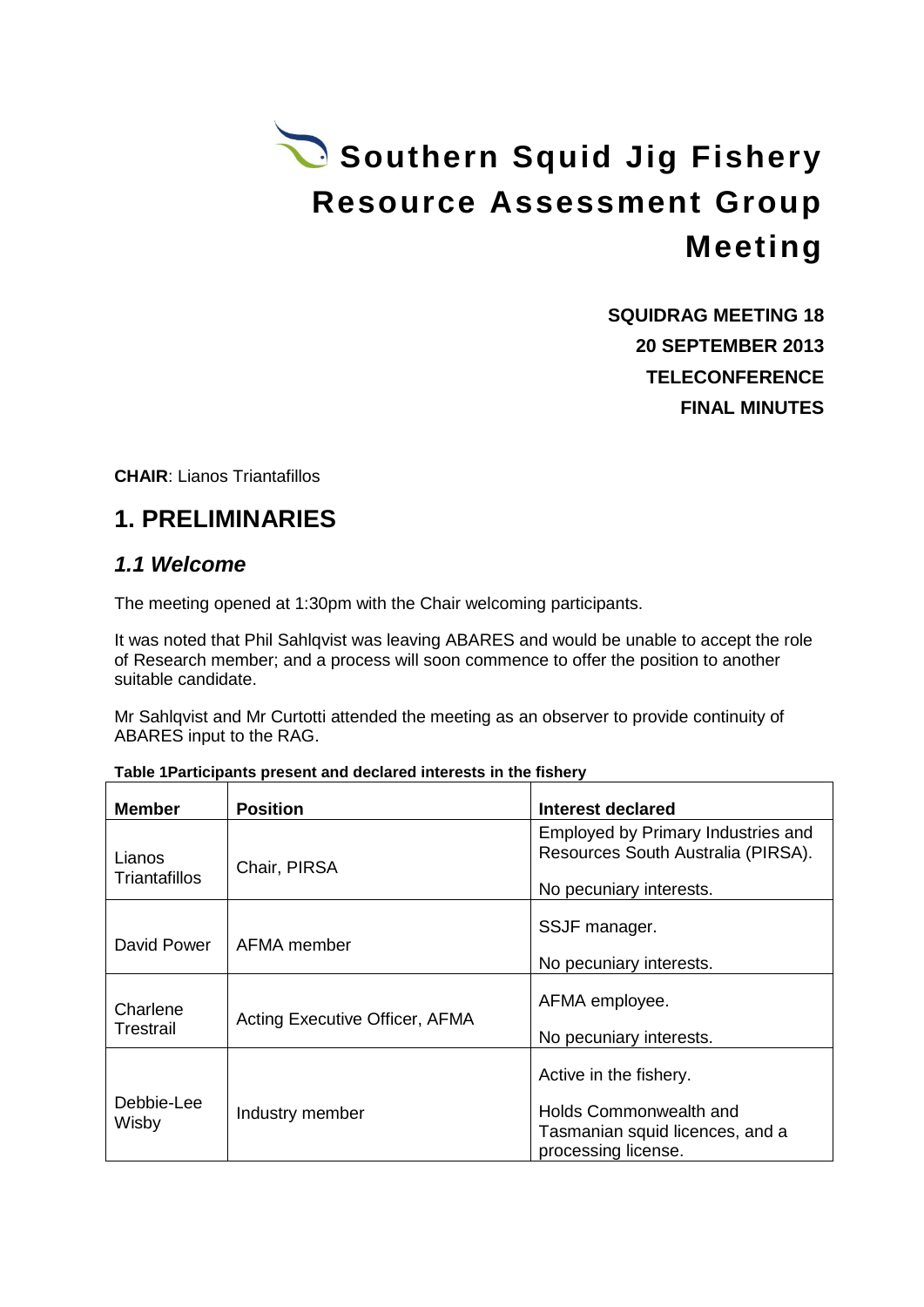| lan Knuckey              | Research member                                      | Distributer of electronic logbook<br>equipment in Australia.<br>No pecuniary interests. |  |
|--------------------------|------------------------------------------------------|-----------------------------------------------------------------------------------------|--|
| <b>Observers</b>         | <b>Position</b>                                      | <b>Interest declared</b>                                                                |  |
| <b>Phil Sahlqvist</b>    | Former SquidRAG Research<br>member. ABARES employee. | No pecuniary interests.                                                                 |  |
| Robert<br>Curtotti       | ABARES employee.                                     | No pecuniary interests.                                                                 |  |
| Maggie<br><b>Skirtun</b> | ABARES employee.                                     | No pecuniary interests.                                                                 |  |

## *1.2 Declaration of Interests*

Participants declared their interests (see Table 1.1).

## *1.3 Adoption of Agenda*

The agenda was adopted without amendments.

## *1.4 Actions arising from previous meeting*

There were no actions arising from SquidRAG 17 in 2012.

The RAG noted that the AFMA website does not have available the SquidRAG meeting minutes since 2009.

**Action item 18.1** AFMA to update the SquidRAG webpage with Minutes from 2010 – 13.

# **2. Business**

## *2.1 Managers Report*

Mr Power advised the RAG that the Harvest Strategy may need to be reviewed in the coming years.

The RAG noted that with the current fishing effort, the SJF was unlikely to reach the Harvest Strategy trigger limits, but this could change if fishing effort increases. The RAG noted that:

- The units of effort used in the Harvest Strategy and the TAE were inconsistent with the way effort is defined in the fishery, making it hard for people new to the fishery to understand how the fishery is performing in relation to reference points.
- There can be delays in entering catch and effort data of up to 6 months which jeopardies the effectiveness of the harvest strategy given that squid live for less than a year. This problem is compounded in Tasmania where the delay in acquiring catch and effort data can be over a period of years. This is significant issue when the catch taken in Tasmania was 5x the catch taken in commonwealth waters this year.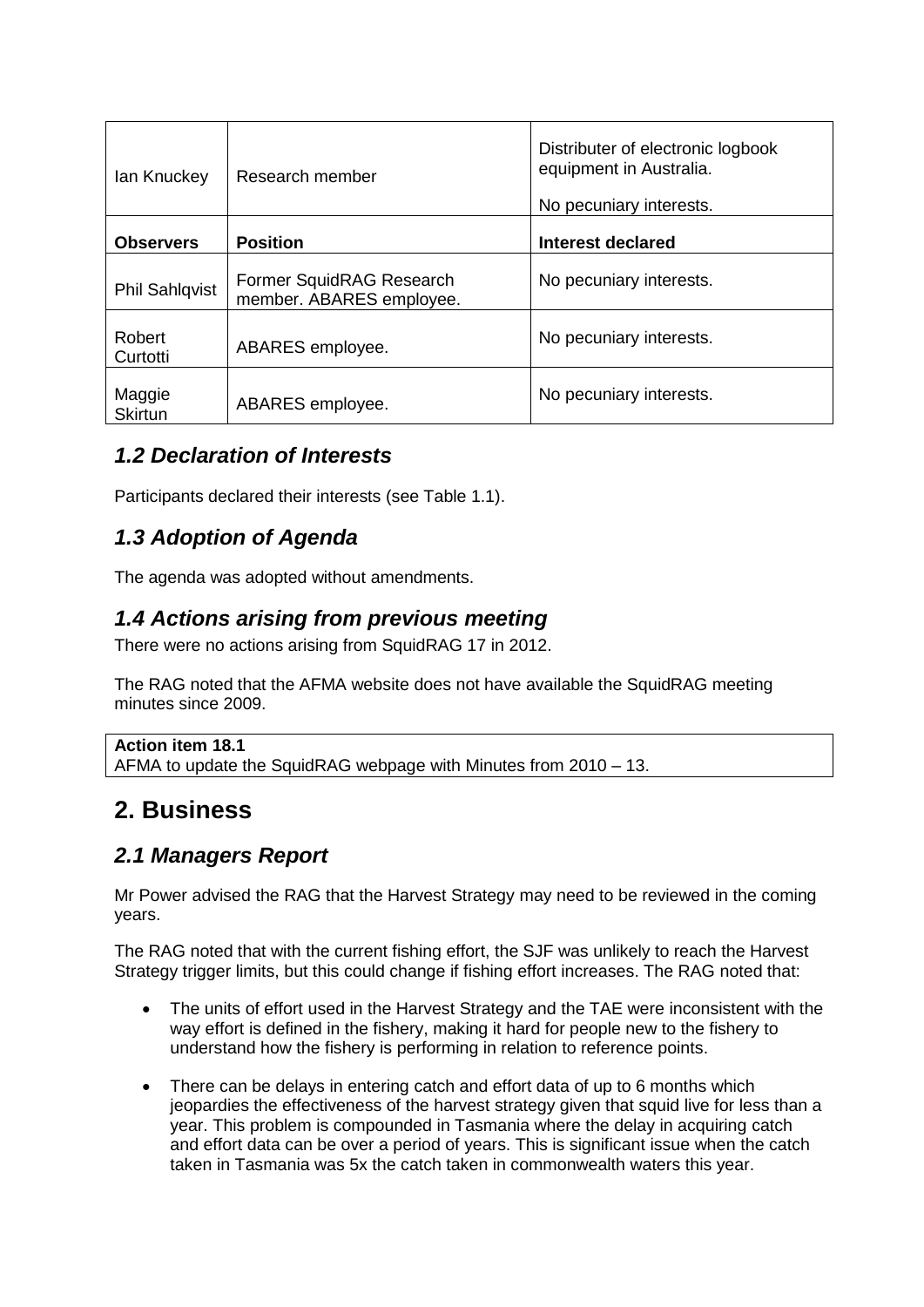#### **Action item 18.2**

AFMA to write to the Tasmanian Department of Primary Industries, Parks, Water and Environment to arrange timely access to squid data in the future.

Mr Power advised that AFMA has engaged the company Archipelago Marine Research (AMR) to implement electronic monitoring for collecting independent fisheries data in selected Commonwealth fisheries. Alongside the adoption of EM, some fisheries are also moving to electronic logbooks as it reduces the time and costs for logbook data to be incorporated into the AFMA database. It was noted that the use of electronic logbooks would be beneficial in the squid fishery and Ms Wisby advised that most fishers have laptops and electronic logbooks were unlikely to pose a problem. AFMA has moved to fee for service arrangements for logbooks and the ongoing costs of e-logbooks are likely to be cheaper than paper records.

Real time catch and effort data will ensure the effectiveness of the harvest strategy and the RAG recommended getting info on the costs to implement real time catch and effort data.

#### **Action Item 18.3**

AFMA to circulate papers regarding the proposal of electronic logbooks to SquidRAG.

## *2.2 Industry Report*

Ms Wisby noted that approximately 8 vessels had recently had good fishing success in Storm Bay. However, processors' limited capacity prevented more fishing occurring. Ms Wisby advised that introducing snap freezing into the SSJF would require larger vessels, but would be more fuel efficient as it allows vessels to stay at sea for longer periods. Other advantages include the ability to harvest squid from the west coast of Tasmania, which is isolated from processing facilities. However, this option requires a large amount of start-up capital. Ms Wisby suggested that mother-shipping in the SSJF could also be a possibility.

Ms Wisby is collating records of catch location, depth and size to see if there are any trends that can assist catches in the fishery.

Ms Wisby advised the RAG that her company is looking to export squid products. Other industry members have expressed their interest to her and successful exporting may increase effort in the fishery.

It was noted that processors set the price for squid caught and historically they have set the price at la level that is too low to promote more effort in the fishery. The export of squid product is likely to break this price barrier to expansion of effort and could lead to increase effort to supply new markets.

### *2.3 Research report*

Mr Sahlqvist advised that there has been no ABARES research or economic surveys conducted in the SSJF since the last RAG meeting. The Fishery Status Reports, which includes a chapter on the SSJF, will continue to be published annually.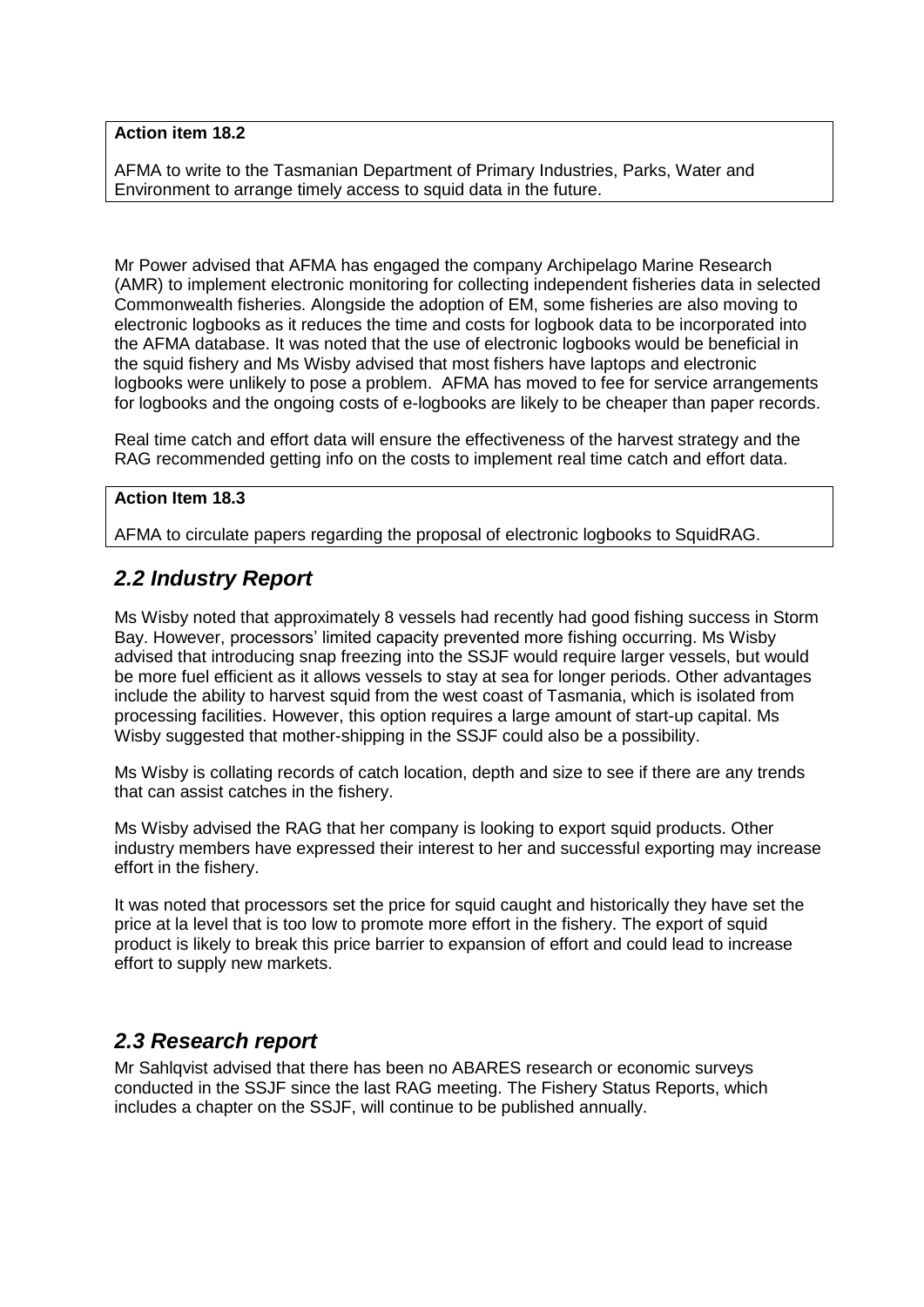Dr Knuckey commented that there are several squid research publications, including PhD theses, that could be made available to RAG members.

#### **Action item 18.4** AFMA to consult with the Chair to collate and distribute relevant research to SquidRAG members.

## *2.4 TAE recommendation for 2013*

In the absence of new research, the RAG deferred to the information circulated by AFMA in the paper "Total Allowable Effort for the 2014 Season". This document included catch and effort data for the SSJF and the South East Trawl sector of the Southern and Eastern Scalefish and Shark Fishery. Total Squid catch by the Tasmania commercial sector was also considered.

During the discussion there was clarification that the RAG is responsible for setting the total allowable effort as measured through the number of squid jigging machines. Mr Power consulted the Management Plan to clarify and assist RAG discussions.

Key points:

- 1. The RAG had no sustainability concerns for the fishery. Squid catch in the SSJF and the Southern and Eastern Scalefish and Shark Fishery are both well below the trigger points of the Harvest Strategy for jig, trawl and combined catch.
- 2. Ecosystem impacts resulting from this fishery were considered minimal.
- 3. There is a large amount of latent effort in the SSJF. While this is not ideal, the cost of management is spread across a larger number of concession holders, reducing the average cost per concession holder. Latent effort will also enable the fishery to take advantage of future developments.
- 4. The RAG was unable to comment on how the TAE related to maximising the economic efficiency of the SSJF.
- 5. Since there is no biological or economic reason to change the TAE, the RAG recommend to the AFMA Commission that the TAE remain at the same level as 2013 at 550 jigging machines. The RAG also recommended the number of SFRs required to operate one machine should be set at 10 SFRs, the same as in 2013.

The RAG sought clarification as to the maximum number of standard jigging machines allowed per boat. The RAG was unable to find an answer in the Management Plan.

#### **Action item 18.5**

AFMA member to check with the AFMA licensing section about the maximum number of squid jigs allowed per boat.

# **3. Other Business**

There was no other business.

The Chair thanked all participants for attending and closed the meeting.

#### **Meeting Closed at 3:30pm.**